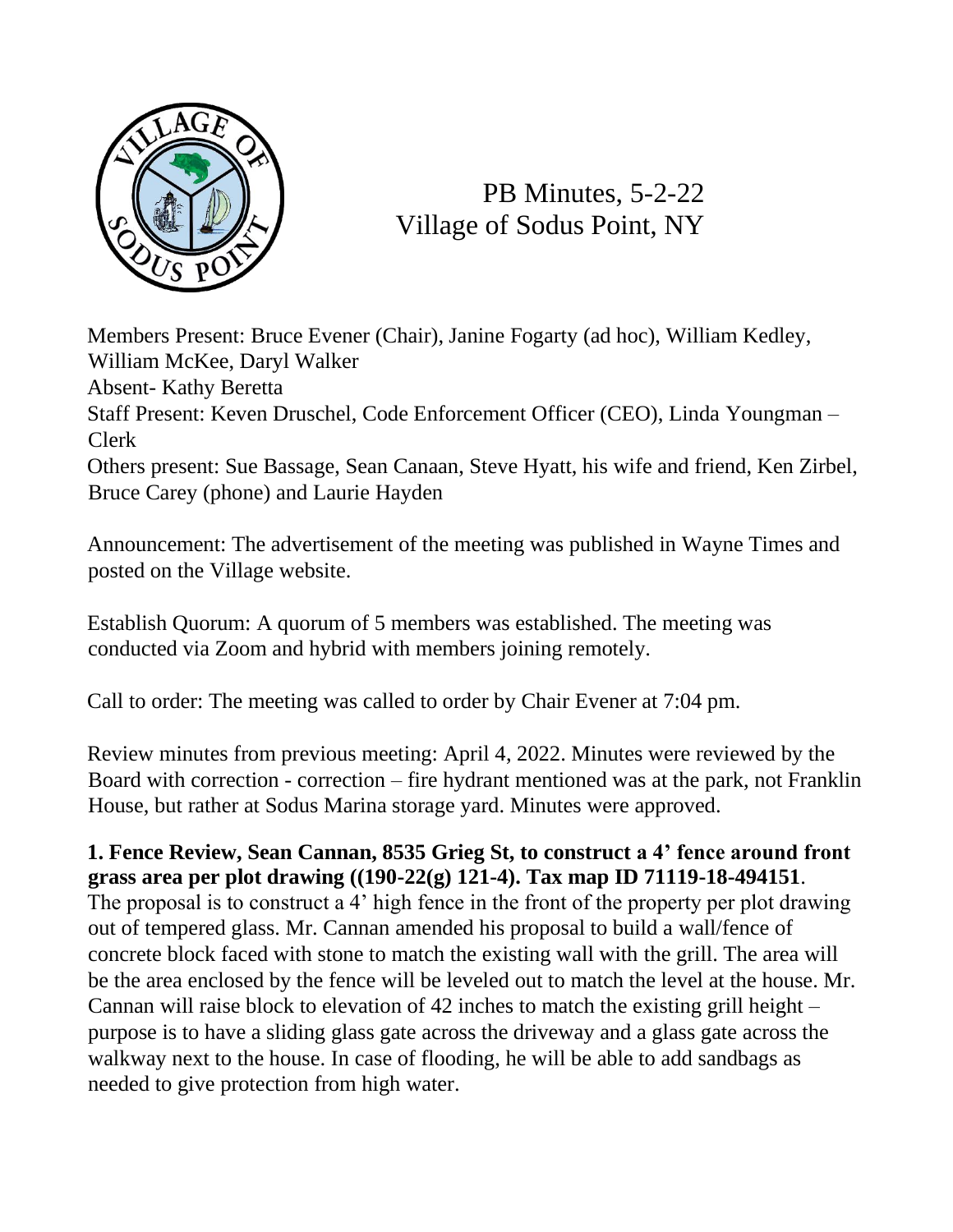The board asked Kevin Druschel if the proposed re-engineering is within existing codes. Sean said where the block work is, he's adding less than 2 finished final feet. This is less than the allowed 48 inches. Kevin Druschel said it is not a zoning issue. J. Fogarty said it is considered a fence, she looked it up. We should defer to the code. Kevin read 121-7 and the conditions are within the code. The board asked if this re-engineering would affect the parking space. Sean said no. However, the board said that the existing parking spot did not seem up to code even now. B. McKee said the existing parking was very limited, he had checked the spot earlier this week and had difficulty backing out of the neighbor's driveway. Sean said, there had been a dumpster there and it was sufficient. William McKee said it was already a problem in the existing space for backing out of the parking space – he could not view traffic very easily. Sean argued that the existing space was adequate? Would the new gate being installed across the driveway, would there be sufficient space for parking a car? Sean said there was space now – the board said he was parking a motorcycle now – would there be space for a car? Sean said he would have space for a car - adding that his initial driveway was sufficient, he had  $15\frac{1}{2}$ inches more than was required by previous surveys. Daryl Walker is concerned that the gate would obstruct view for drivers going past the house.

During Public comment, Laurie Hayden asked dimensions for the parking area. Kevin said the drawings showed 13.4 x 16.2. Sean replied 246  $\frac{3}{4}$  inches long and across is 150". Laurie said the diagrams provided in the package make it confusing if there is sufficient walkway for the public. Laurie said the dimensions as originally provided lead the ZBA to give a variance, however, the new drawings showed new dimensions. Laurie said Sean could not have people parking on the sidewalk which was public space. Sean said there was 20.5 clearance space from the existing sidewalk. Public comment was closed.

Bruce Evener asked for a motion from the board. Kevin suggested motion to approve as submitted needed to be made and if it was turned down then another motion to approve the application as amended during the meeting could be made. It was suggested to make a motion based on discussions tonight. B. Kedley moved to approve the application as filed, 2nd J. Fogarty. Motion failed.

B. Kedley motioned to approve the application as amended with the retaining wall and fence's combined height to not exceed 42 inches as measured at the public sidewalk.  $2<sup>nd</sup>$  by J. Fogarty. The motion passed with 3 voting yes, 1 voting no and one abstention.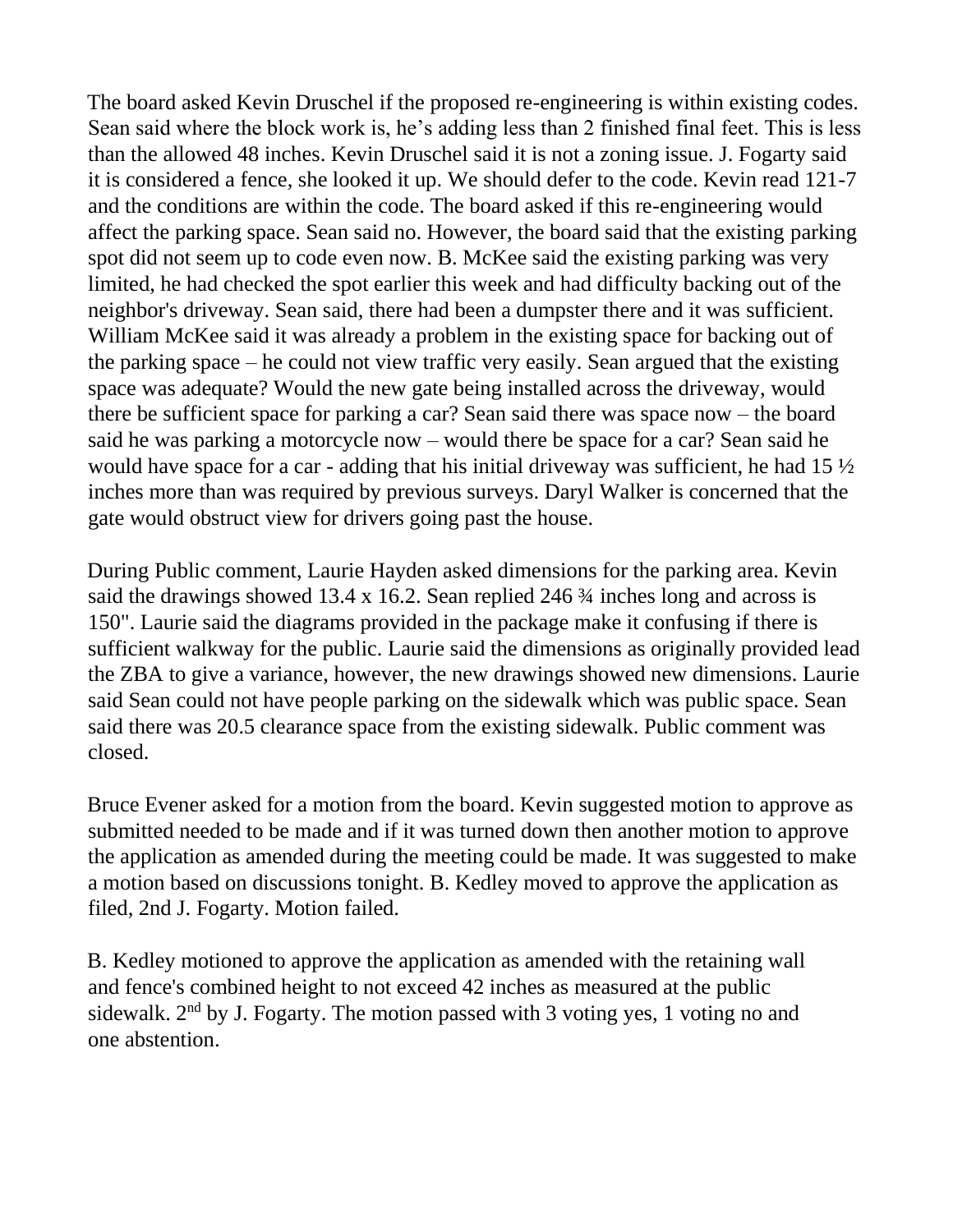## **2. Preliminary Subdivision Review, Steve Hyatt, to subdivide 0.07 acres per plot drawing from neighboring property to be merged 9190-8, 190-50). Tax map ID 70118-09-179698**

The proposal is to subdivide a portion of R102 (7104 Central Ave) to merge with R101 (7114 Central Ave) in the Sodus Bay Heights subdivision of Sodus Point. Total acreage would be 0.07 acres. Area shaded on Central Avenue map would be transferred from Duryea to Hyatt  $-190-11$  density control, 190-50.

Mr. Hyatt, his wife and another woman attended. Lynn will transfer 0.07 acres from his property to the Hyatts, which is the adjoining plot. As a correction, on the back line of the property in the drawings, it would be 10 ft from back line instead of 5 ft. This would be merged to have one tax bill for the property. There is nothing else that could be done with the property. Bruce Evener asked where does this fit with the raised flower beds – Mr. Hyatt said it would be about 94.8 ft. Bruce Evener checked the property a few days earlier. Several board members said it looked straightforward. Kevin Druschel was asked if the proposal needed revision – he suggested the change from 5 ft to 10 ft be made in the minutes. Total acreage revised to 0.65 on the property.

B. Evener asked for public comments. Laurie Hayden asked if the adjoining neighbors paid one tax bill – the Hyatts responded yes. The Board completed short Form SEQR part 2. B. Evener will fill out part 3 and return to Kevin Druschel. B. McKee motioned to approve, B. Kedley 2nd, the motion was approved by all. This proposal will go to the zoning board.

**3. Fence Review, Ken Zirbel, 7890 Margaretta Rd, to construct a 4' dog fence in the backyard per plot drawing. (190-22(g), 121-4). Tax map ID 70118-07-689858.** The proposal is to construct a 4' high dog fence per plot drawing in the backyard – 121- 4, 190-22(g). The neighbor to the N is at 7746 Margaretta Rd, the neighbor to the W is at 7848 Margaretta Rd, the neighbor to the E is at 7906 Margaretta Rd and the neighbor to the S is at 7853 N Geneva Rd.

Mr. Zirbel was asked to present his proposal. Mr. Zirbel explained that a zip line works for the existing dog but he is getting another dog and two zip lines would become tangled– thus, the reason for the fence. About 230 ft comes off the house to east, then south, then northwest. 72 ft from the neighbor's lot, 1400 ft to the neighbors in the back and 73 ft from north side of fence to the road. The fence will be steel with wooden posts – like a deer fence. It will be 4 ft in height. The drawing doesn't give dimensions.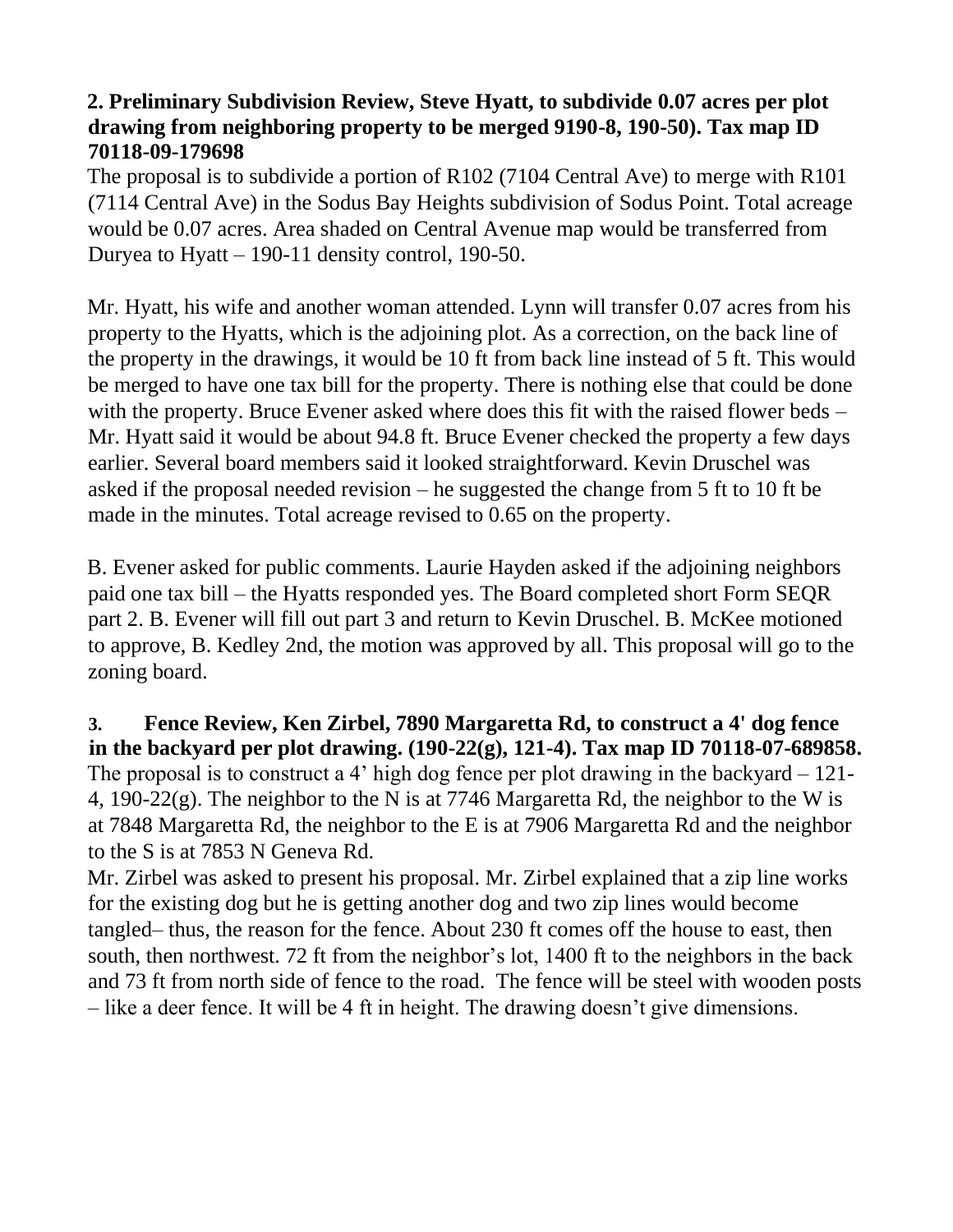Public comment - The Planning Board did not receive public comments on the proposed fence plan review. B. Kedley moved to approve the application with the amended length of 230' as discussed, J. Fogarty, the board approved the revised fence proposal.

## **4. LWRP Review, Bruce Carey, 8039 Lake Rd, to construct an Envirolockshoreline system per DEC approved Permit. (121) Tax map ID 70119-20- 861190.**

The proposal is for LWRP review to add an Envirolok shoreline system per the stamped plans as per DEC approved permit to protect against future erosion due to high water. The plans show proposed installment of the Envirolok system with grading and erosion control measures. There is no neighbor to the N, the neighbor to the W is at 7961 Lake Rd, the neighbor to the E is at 8075 Featherly Dr and the neighbor to the S is at 8040 Lake Rd.

A New York State (NYS) Department of Environmental Conservation (DEC) permit was sought by Bruce Carey, 8039 Lake Rd. The permit is for regrading and stabilization of approximately 490 ft of shoreline of Lake Ontario. The work will incorporate a boulder and rip-rap face to absorb wave impact with an Envirolok system comprised of sand and topsoil to stabilize the slope. Approximately 601 cubic yards of soil will be moved from the Natural Protective Feature area with a total area of disturbance at the property of approximately 4.3 acres. The permit was approved on 1-5-22. The NYS DEC provided explicit permit details including photographs of Envirolok systems, construction details and long-term maintenance (30 yr) plans along with suggested planting plans.

Bruce Carey was brought on-line on the telephone. Mr. Carey was asked 20 months ago about his initial proposal. The board had asked for a plan to be drawn up and submitted to DEC. The board asked Mr. Carey to update. Mr. Carey said he didn't realize he had to update the board after spending  $1\frac{1}{2}$  years to get a proposal agreed by the DEC. Bruce Evener said he was not upset with Mr. Carey and clarified that the work was ongoing. Mr. Carey said in the future he will rip the bathhouse down and he would come back to the board before any buildings were done.

B. McKee clarified that the Army Corps of Engineers needed to be contacted if waterways would be affected – Mr. Carey said they had been contacted and he had gotten their approval. William Kedley asked if there would be access to the water after construction was done? Mr. Carey said no but there would be an 8 ft ladder down to the water. Timeline for project is dependent upon the water levels. The current levels are to high to properly install the toe stone and rock revetment. He projected that it will be a